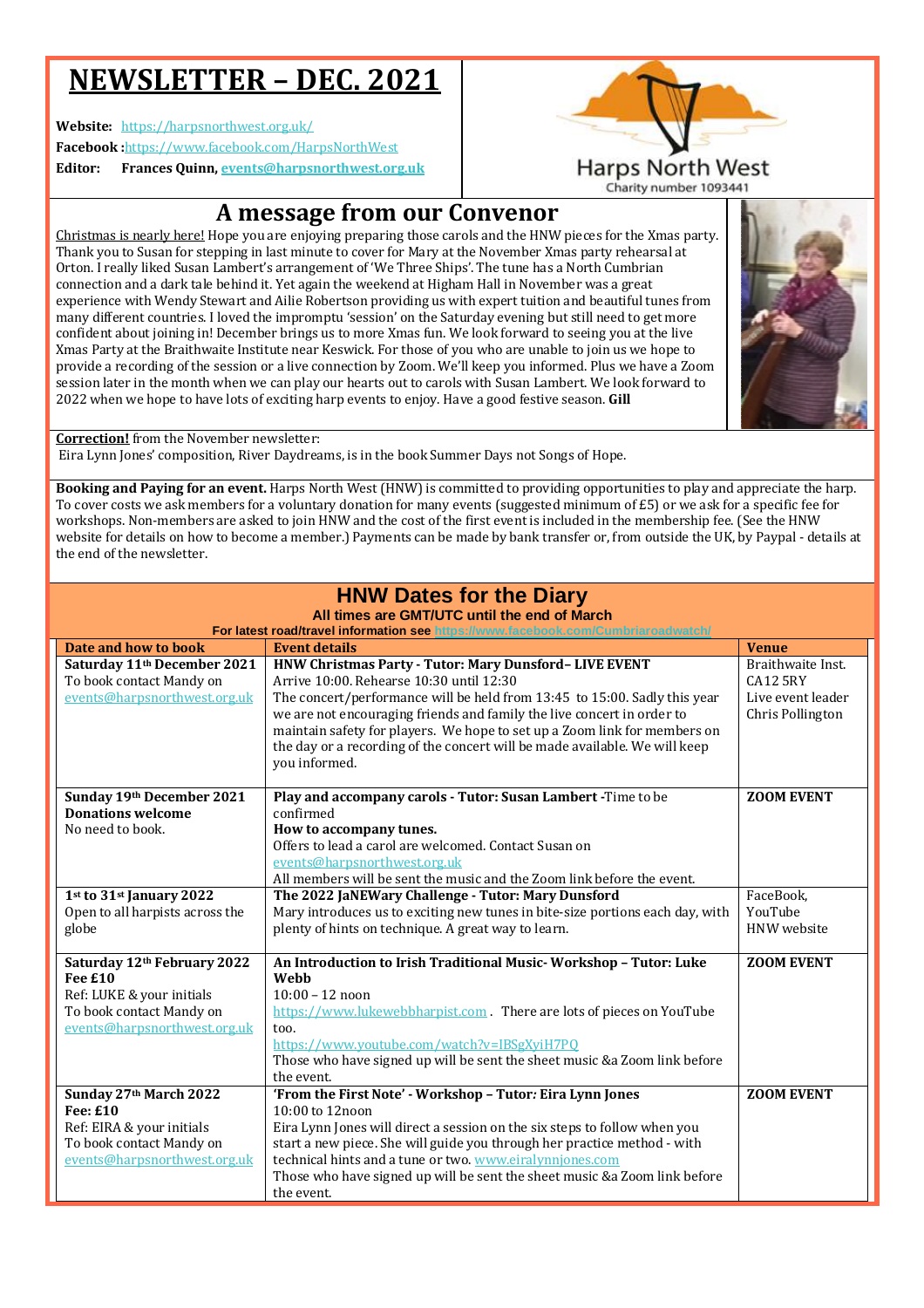| Sunday 24th April 2022                                                                                                                              | Workshop. Third piece from our Composer in Residence - Lauren Scott                                                              |                                                                        | Venue to be                               |  |
|-----------------------------------------------------------------------------------------------------------------------------------------------------|----------------------------------------------------------------------------------------------------------------------------------|------------------------------------------------------------------------|-------------------------------------------|--|
|                                                                                                                                                     | Live: tuning from 1:30                                                                                                           |                                                                        | confirmed<br>University of                |  |
| Friday 29th to Sunday 31st                                                                                                                          |                                                                                                                                  | Harps North West Festival - Tutors: Jean Altshuler, Mary Dunsford and  |                                           |  |
| <b>July 2022</b>                                                                                                                                    | Lauren Scott. More tutors to be announced soon.                                                                                  |                                                                        | Cumbria Campus,<br>Ambleside.             |  |
| To register your interest, please                                                                                                                   |                                                                                                                                  | Harp repair and servicing by Teifi.                                    |                                           |  |
| contact Mandy on                                                                                                                                    |                                                                                                                                  | Alexander Technique and Positive Posture sessions. Exhibition of sheet |                                           |  |
| events@harpsnorthwest.org.uk                                                                                                                        |                                                                                                                                  | music and possibly harps.                                              |                                           |  |
| Friday 11th to Sunday 13th                                                                                                                          |                                                                                                                                  | Higham Hall - A Weekend with the Harp-Residential<br>Higham Hall       |                                           |  |
| November 2022                                                                                                                                       | Tutors: Shelley Fairplay and Rachel Newton                                                                                       |                                                                        |                                           |  |
| Saturday 19th to Monday                                                                                                                             | Higham Hall - A summer Break with the Harp - Residential                                                                         |                                                                        | Higham Hall                               |  |
| 21stAugust 2023                                                                                                                                     | Tutors: Lucy Nolan, plus another to be confirmed                                                                                 |                                                                        | CA13 9SH                                  |  |
|                                                                                                                                                     |                                                                                                                                  |                                                                        |                                           |  |
| POSTPONEDWORKSHOPS (due to the pandemic). We'll keep you informed of dates for these events oncesecured.                                            |                                                                                                                                  |                                                                        |                                           |  |
|                                                                                                                                                     | The following workshops will now be included in the HNW Festival - 29th -31st July 2022                                          |                                                                        |                                           |  |
| 1. Kulning workshop - Tutor: Mary Dunsford                                                                                                          |                                                                                                                                  |                                                                        | Full-day live workshop yet to be arranged |  |
| 2. Cumbrian Tunes workshop - Tutor: Jean Altshuler                                                                                                  |                                                                                                                                  | for 2022 -                                                             |                                           |  |
|                                                                                                                                                     | 3. Freshwater Tears, Black Sheep & The Beatles Medley - Tutor: Lauren Scott                                                      | <b>Tutor: Rachael Gladwin</b>                                          |                                           |  |
|                                                                                                                                                     |                                                                                                                                  |                                                                        |                                           |  |
|                                                                                                                                                     | ************                                                                                                                     |                                                                        |                                           |  |
|                                                                                                                                                     | <b>COVID-19 SECURITY</b>                                                                                                         |                                                                        |                                           |  |
|                                                                                                                                                     | HNW ADVICE TO MEMBERS ATTENDING LIVE EVENTS - to help keep members safe                                                          |                                                                        |                                           |  |
| Before attending a live event participants are advised to have had at least two vaccines and to have recorded a negative result<br>1.               |                                                                                                                                  |                                                                        |                                           |  |
|                                                                                                                                                     | from a Lateral Flow COVID test within the previous 24 hours.                                                                     |                                                                        |                                           |  |
| 2.                                                                                                                                                  | Please do not attend a live session if you are feeling unwell, have a temperature, a persistent cough or have recently lost your |                                                                        |                                           |  |
|                                                                                                                                                     | sense of taste or smell or if anyone in your household is similarly unwell.                                                      |                                                                        |                                           |  |
| Undertake your own risk assessment and only attend if you are happy to accept the risks. Take particular account of your<br>3.                      |                                                                                                                                  |                                                                        |                                           |  |
|                                                                                                                                                     | personal health and situation and those of others in your household or of those who visit you often.                             |                                                                        |                                           |  |
| Come with plenty of warm clothing as venues are encouraging good airflow with doors and windows open.<br>4.                                         |                                                                                                                                  |                                                                        |                                           |  |
| Maintain 2m social distancing, especially from over 70s and clinically highly vulnerable people.                                                    |                                                                                                                                  |                                                                        |                                           |  |
| 5.                                                                                                                                                  |                                                                                                                                  |                                                                        |                                           |  |
| Wear a face mask/covering when less than 2m distant from those with whom you do not live.<br>6.                                                     |                                                                                                                                  |                                                                        |                                           |  |
| Bring and use hand sanitizer and antiseptic cleaning wipes. Take your own rubbish home with you.<br>7.                                              |                                                                                                                                  |                                                                        |                                           |  |
| Bring your own refreshments and utensils and do not share. Kitchens may not be available.<br>8.                                                     |                                                                                                                                  |                                                                        |                                           |  |
| Print your own copies of the music to be played in advance.<br>9.<br>10. Avoid touching and sharing other people's property. Wash your hands often. |                                                                                                                                  |                                                                        |                                           |  |
|                                                                                                                                                     |                                                                                                                                  |                                                                        |                                           |  |

- 11. Be familiar with the risk assessment and the specific expectations for each venue you visit.
- 12. **Respect the decisions of others, but do not be afraid to ask others to adhere to the advice if you feel you are at risk.**

**Nominated organisers of HNW events:** Please ensure that a specific risk assessment for the venue and activity has been carried out and all participants have been informed of its expectations.

### **Other Dates/Activities for a Harpist's Diary 2021**

| Free tutorial for        | Ailie Robertson is offering harpists a free video tutorial for her arrangement of the jazz piece, Autumn                                                                                                                                                                                                                                                                                                                                       |
|--------------------------|------------------------------------------------------------------------------------------------------------------------------------------------------------------------------------------------------------------------------------------------------------------------------------------------------------------------------------------------------------------------------------------------------------------------------------------------|
| Autumn Leaves - a        | Leaves. The piece is suitable for early-intermediate players and harps with 25+ strings.                                                                                                                                                                                                                                                                                                                                                       |
| jazz piece               | Sheet music is available to purchase: https://www.ailierobertson.com/harp-music-shop/the-autumn-                                                                                                                                                                                                                                                                                                                                               |
|                          | leaves                                                                                                                                                                                                                                                                                                                                                                                                                                         |
|                          | Free tutorial: https://www.youtube.com/watch?v=dtciyj8i08s                                                                                                                                                                                                                                                                                                                                                                                     |
|                          | Video performance by Ailie: https://www.youtube.com/watch?v=hy03wYf0jVE                                                                                                                                                                                                                                                                                                                                                                        |
| Online video course      | Be Thou My Vision Masterclass. Tutor: Lauren Scott. This is a video course on the traditional hymn                                                                                                                                                                                                                                                                                                                                             |
| Discount for HNW -       | arranged by Lauren Scott. Covers topics such as Understanding Musical Form, Exercises for                                                                                                                                                                                                                                                                                                                                                      |
| code HARPSOC25           | Independence of Fingers, a Healthy Practice Routine, Creating a Dynamic Range on Harp, Right Hand                                                                                                                                                                                                                                                                                                                                              |
|                          | Harmonics and Creating Rich Voicings in your playing. Suitable for intermediate to advanced levels (Grade                                                                                                                                                                                                                                                                                                                                      |
|                          | 4 to post Grade 8) www.bit.ly/be-thou-my-vision                                                                                                                                                                                                                                                                                                                                                                                                |
| 5 <sup>th</sup> November | Karen Mashalsay's new lever harp book announcement!                                                                                                                                                                                                                                                                                                                                                                                            |
| onwards                  | A Harper's Yuletide has 20 old and new tunes for the season, arranged or composed by Karen Marshalsay,<br>some with variations, and suitable for elementary to advanced level players. There are 13 sets, but the<br>tunes can all be played as single pieces too. Pre-orders are now available for posting out on 5 November,<br>and PDFs are available too. Marsharp Music will be posting out worldwide! Books £12 plus postage PDFs<br>£10 |
|                          | http://www.marsharpmusic.com/aharpersyuletide.asp                                                                                                                                                                                                                                                                                                                                                                                              |
| Friday 14th - Sunday     | Winter Harp Festival 2022 - Online. Join acclaimed harp tutors Ailie Robertson (Scotland), Kim Robertson (USA),                                                                                                                                                                                                                                                                                                                                |
| $16th$ January 2022      | Park Stickney (USA/Switzerland), Marianne Gubri (France/Italy) for a weekend of workshops and concerts.                                                                                                                                                                                                                                                                                                                                        |
|                          |                                                                                                                                                                                                                                                                                                                                                                                                                                                |
| Fri 28th Jan to Sun      | Halsway Manor Harp Weekend - folk harp. Teaching by ear with music available at the end of the course.                                                                                                                                                                                                                                                                                                                                         |
| 30th Jan 2022            | Quantock Hills, Somerset                                                                                                                                                                                                                                                                                                                                                                                                                       |
|                          | Friday 28th Han to Sun 30th Jan 2022                                                                                                                                                                                                                                                                                                                                                                                                           |
|                          | Tutors: Steph West (Uk), Irene Watt (Scotland), Merit Zloch (Germany)                                                                                                                                                                                                                                                                                                                                                                          |
|                          | https://halswaymanor.org.uk/event/halsway-harp-weekend-2/                                                                                                                                                                                                                                                                                                                                                                                      |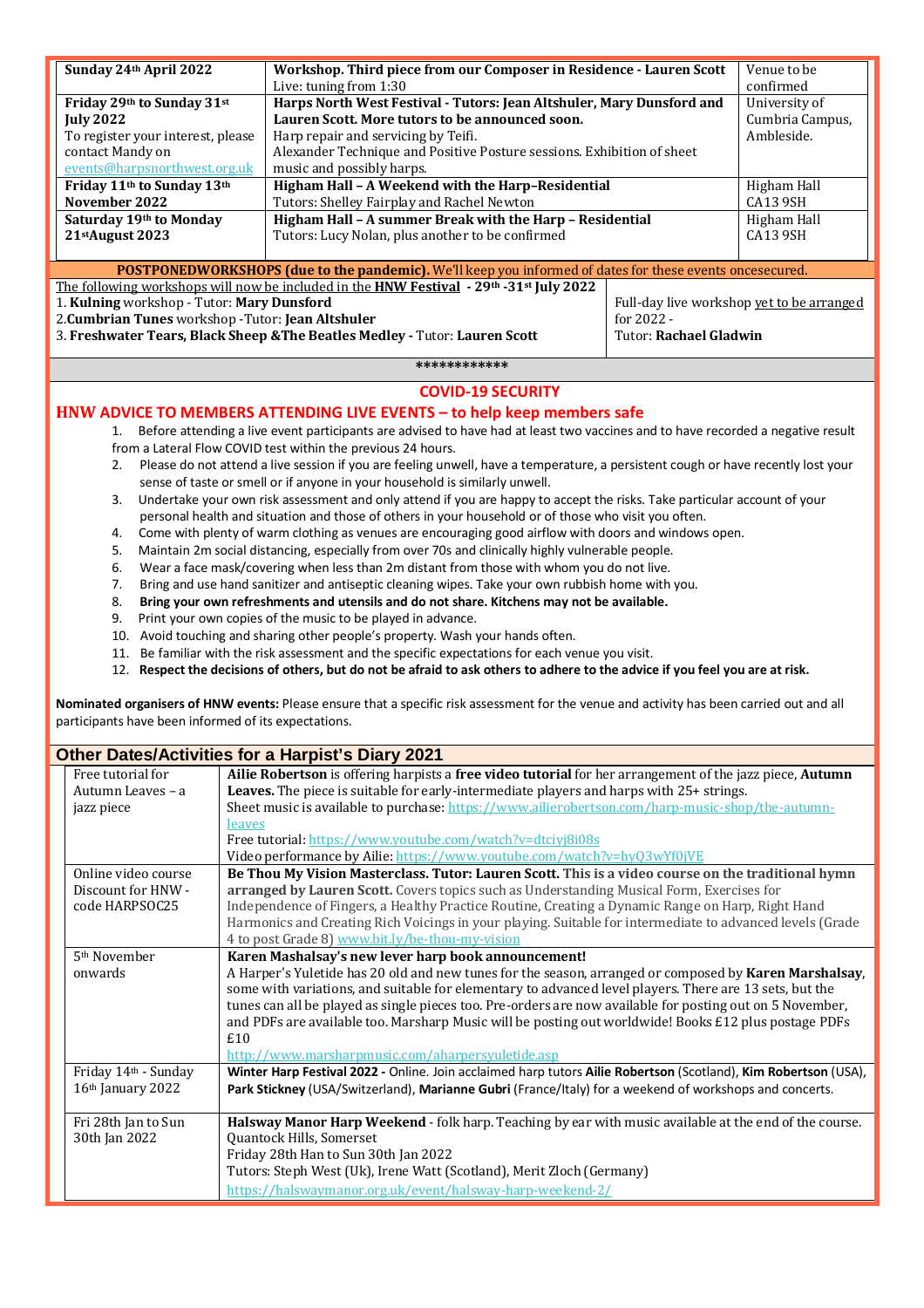## **HNW EVENTS COMING UP SOON - more information**



### **Saturday 11th December: The Harps North West Christmas Party**

**Tutor- Mary Dunsford. Time - tuning from 10am, concert/performance from 13:45 at the Braithwaite Institute,** on the A66 near Keswick , **CA12 5RY. We hope to have a zoom link to the performance for members unable to attend. More information will be sent by email.** 

Sadly this year we are not encouraging friends and family the live concert in order to maintain safety for players. We hope to set up a Zoom link for members on the day or a recording of the concert will be made available. We will keep you informed.

Please contact Mandy on events@harpsnorthwest.org.uk if you would like to attend or you would like a recording of the events - donations towards costs are always welcomed.

**Remember to bring your own refreshments and utensils as the kitchen will not be available. Sheet music:**- Members were sent this in Sep. If you would like the music, please ask via events@harpsnorthwest.org.uk **Clouds in a Sunlit Sky –** Eira Lyn Jones (2021 JaNEWary Challenge)

- 
- **O Mio Babbino Caro** Puccini. Arranged by Lucy Nolan (May 2021 Zoom workshop) **Sunrise –** Judy Sharps (First place in the HNW Composition Competition)
- 
- **I Saw Three Ships** arranged by Susan Lambert

**Plus a play-through of Pachelbel's Canon – arr. Sylvia Woods.** You need your own copy of this or Mary's 'gentle' accompaniment. **Playing Groups – Seren Fach – Shelley Fairplay.** You need your own copy of this if you do not play in a playing group. There is lots to practise **but DON'T FORGET, HNW PLAYING GROUPS -** you are invited to play a piece of your choice at the Xmas party.



### **Sunday 19th December, ZOOM: Play and accompany carols - Tutor: Susan Lambert**

Time to be confirmed**,** donations welcomed.

Susan will lead us through numerous carols guiding us in developing various accompaniments. To offer to lead a favourite carol, please contact Susan on events@harpsnorthwest.org.uk , making sure you have the permission of the arranger to share the music. This session was great fun last year; have your mulled wine and mince pies to hand!

No need to sign up - all members will be sent a multitude of Christmas Carol lead sheets and the Zoom link before the event.



### **1st January 2022: JaNEWary Challenge 2022**

Look out for emails from **Mary Dunsford**, from 1st January and continuing through the month. You will receive a link to a tutorial video and the sheet music. Mary has some exciting new pieces for us to learn and build up gradually. What better way to spend the short days and long nights in January? Five challenges are currently available on the HNW website. 2015 NEWvember, 2017, 2018, 2019, 2020 Enjoy excellent tuition from Mary Dunsford

https://www.harpsnorthwest.org.uk/online-learning-links-/index.html

### **Spring 2022: Harps for Harmony 2020-21 - update**

**Background: Pachelbel's Canon**, arranged by Sylvia Woods, was taught by Mary Dunsford in the **2020 HNW JanNEWary Challenge, Days 24 to 31.** 

**https://harpsnorthwest.org.uk/online-learning-links-/janewary-challenge-2020.html**

**The live version was recorded on 23rd October 2021 in St Bees Priory**- Musical Director: Mary Dunsford. Recording manager: Jon Borgia, see **Mary's vlog of the day! https://www.youtube.com/watch?v=1DmTZrgf1Lc Next: A spring launch of the long awaited completed video.** 

### **NEWS of Recent HNW EVENTS**

**Higham Hall - A Weekend with the Harp 12-14th Nov. 2021. Tutors: Ailie Robertson and Wendy Stewart**



What a stimulating challenging fun weekend. We played our harps until our fingers were sore! Two well contrasted tutors Allie and Wendy who complimented each other so well. We learned lots of lovely new pieces, enough to keep me busy practising for many weeks. I also really loved the impromptu tunes session on Saturday night.

As well as a fantastic musical experience we had the joy of staying at the beautiful Higham Hall, more food than we could eat and the stunning views from the house. And of course the enjoyable company of the other harpists in the bar!

The icing on the cake for me was three wonderful swims in Bassenthwaite Lake!

A great way to spend a November weekend!! Judy Sharps Judy Sharps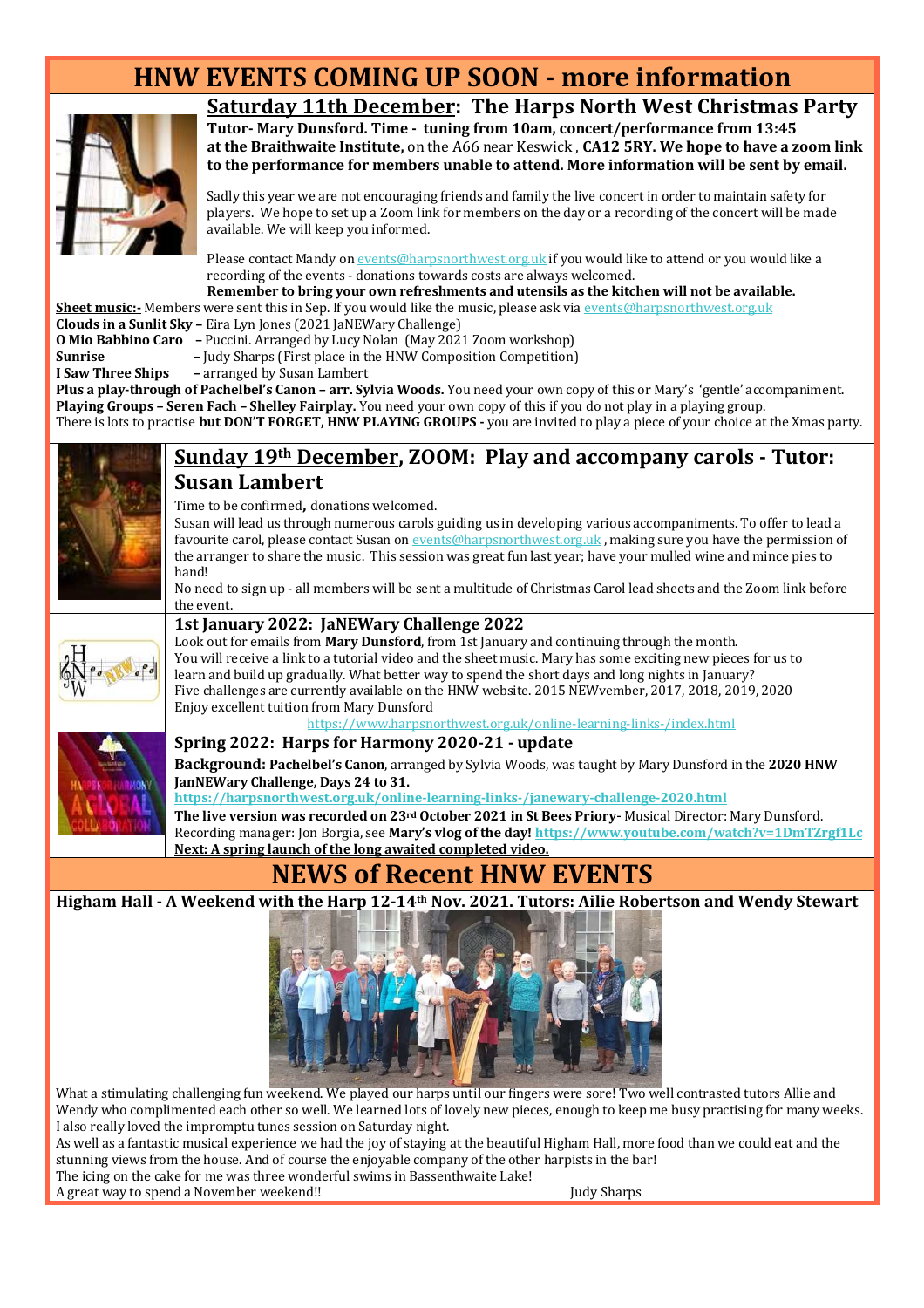## **NEWS of Recent HNW EVENTS - cont'd**



### **Rehearsal for HNW Christmas Party - Tutor: Susan Lambert** (Mary was not available) **Saturday 20th November. Orton Market Hall.**

Eight members made it to Orton Market Hall for the Xmas Party rehearsal. Thank you to Susan Lambert for stepping in at the last minute to cover for Mary who unfortunately, for reasons beyond her control, had to pull out. Mary should be with us, all being well, for the HNW Xmas party on Sat  $11<sup>th</sup>$  Dec at Braithwaite Institute, near Keswick.

Susan introduced us to the carol she has arranged for the HNW Xmas party, 'We Saw Three Ships'. It really does sound very good when played ensemble and hopefully there is a part for everyone to play. We made our way through the other pieces selected for the party and delighted in the variety of music that we were able to play live in a room

Look out for the recording of the session that will be sent out to members soon. together. Gill Salter-Smith



### **Absolute Beginners' Workshop - Tutor: Susan Lambert Saturday 20th November. Orton Market Hall. CA10 3RU**

Eight beginners joined this session at Orton Market Hall coming from as far away as Cheshire and Shrewsbury. It was good to welcome potential harpists and encourage them to enjoy playing the harp as much as we all do.



The committee held a meeting in the next room whilst the workshop was held and, towards the end of their session, they were treated to a short performance by the beginners. We enjoyed their rendition of 'The Bells', giving us a real flavour of the coming festive season. It was good that a number of them decided to hire out harps from HNW. Let's hope that they enjoy this magical instrument. Gill Salter-Smith

#### **\*\*\*\*\*\*\*\*\*\*\*\***

### **The Harps North West Inaugural Composition Competition 2021**

Winners were announced by the judges, Shelley Fairplay and Lauren Scott, on 19th June - https://youtu.be/98CbB0kYzwY **A message from Susan Lambert –**Thank you so much to everyone who took part. Everyone who entered the competition will receive a gift from HNW of a manuscript book and pencils.

**A pdf booklet** of all the compositions was sent to all HNW on the 8th October.

**A hard copy** of the booklet will be available to purchase – more details to follow.

Don't forget, the links to the **Bitesize videos and pdfs** giving guidance on how to approach composition, will stay on our website so that you can access them any time. You can find them here:https://harpsnorthwest.org.uk/composition-month/bite-size-composition.html

### **NEWS FROM MEMBERS**

### **Books Available**

The books listed below/pictured have been donated via Jean Altshuler and are available to any member for a donation to Harps North West. All are in good or new condition, although some contain pencilled notes.

They will be available on a first come first served basis at the Christmas Party on 11th December, but if anyone would like to reserve a title, please contact Chris Pollington on chrispollington@talktalk.net. Any left will be available after the party, again by contacting myself in the first instance to arrange delivery/collection.

reprint 2018 ABRSM. Grades 1 - 5

Eric Taylor The AB Guide to Music Theory. Part 1. 1989, reprint 2002<br>Eric Taylor Music Theory in Practice. ABRSM Grade 1 2008 Eric Taylor Music Theory in Practice. ABRSM Grade 1 2008<br>
Iohn Brimhall Mohn Brimhall's Theory Notebook. 1969 John Brimhall John Brimhall's Theory Notebook. 1969<br>ABRSM Music Theory Practice Papers **Music Theory Practice Papers** ABRSM Grade 2. One 2018, another 2019 ABRSM Harp Specimen Sight-Reading Tests. Grades 1 - 8. 2005,

Katherine Thomas Scales and Arpeggios for the Non-Pedal Harp for the

Bernard Andres Aquatintes. Six pieces breves pour harpe ou harpe celtique Jeanne-Marie Laruelle Chancons et Danceries pour harpe celtique Ellis Schuman The Minstrel Boy. An old Irish Air

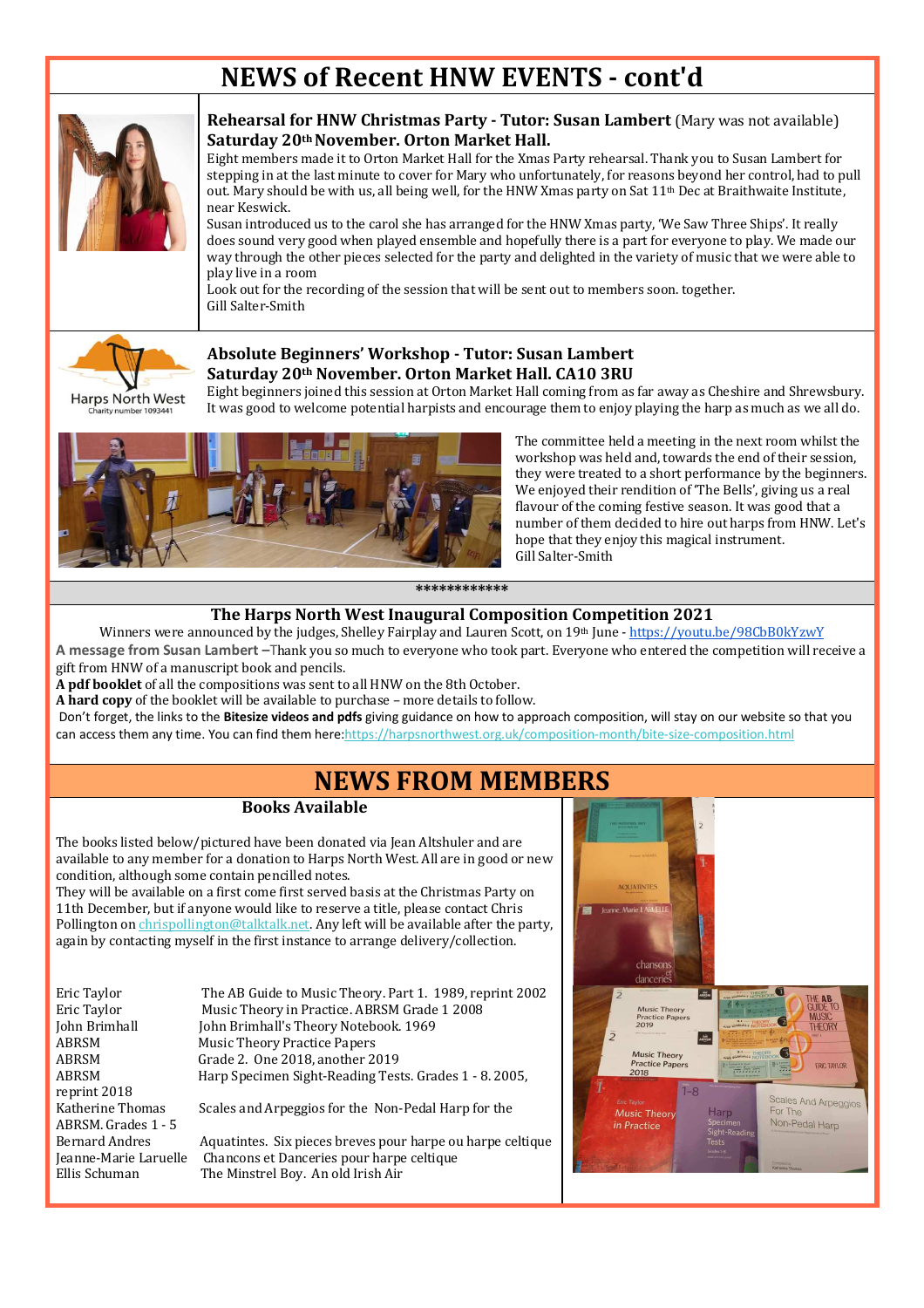| String Buttons are a low-stress way to<br>anchor your harp strings<br>If you've struggled to sig the he<br>finger detrerity<br>GAI have arring? Note that<br>weave and below) may be<br>e give to a frier | <b>Cathryn Binns on Harp buttons</b><br>Thanks for the very informative newsletter. Just wanted to let you know that I received my harp<br>string buttons this morning. They work brilliantly- so easy to use! I bought them from Morley's as<br>per the link you put into the newsletter, and they arrived the next day. $E12$ for a packet of 12 plus<br>£2.40 postage.<br>They made putting on a new string really easy in terms of the usual dreaded knot and the<br>supporting spline heading west every time you let go of the knot. I wouldn't be without them now!<br>Have you tried them?<br>Cathryn xx |
|-----------------------------------------------------------------------------------------------------------------------------------------------------------------------------------------------------------|------------------------------------------------------------------------------------------------------------------------------------------------------------------------------------------------------------------------------------------------------------------------------------------------------------------------------------------------------------------------------------------------------------------------------------------------------------------------------------------------------------------------------------------------------------------------------------------------------------------|
| <b>CHRISTMAS</b><br><b>CAROLS</b><br><b>FOR</b><br>THE.<br>HARP<br>uth Flavin                                                                                                                             | <b>New Christmas Carol Book</b><br>Ruth Flavin has a new book out of Christmas music, less familiar carols arranged for harp with<br>counter melodies. It includes Noel Nouvelet, Gloucestershire Wassail, Gabriel's Message to name a<br>few. They are selling for £12 each. They are available to order by contacting Ruth by email on<br>pflavin@hotmail.com<br>Ruth is a harpist and composer who lives in the borders in Scotland. A few members met her when<br>building their Bohemian harps a couple of summers ago in Dumfriesshire. She has joined in with<br>some HNW events.                         |

### **HNW PLAYING GROUPS**

Participating in a playing group adds to the fun of playing. The following are contacts for the HNW open playing groups:

**Harps Out West** is based on the west coast, near Gosforth, usually meeting on the Thursday morning once and sometimes twice each month. Contact Helen on helenbrian@sky.com. Tutor: Susan Lambert.

**Harps South Lakes** are based in Ulverston and usually meet in the morning of the 2nd and 4th Wednesday of each month. Contact Hazel on hazeyhead49@gmail.com. Tutor: Mary Dunsford.

**Harps Up North** are based in Watermillock, usually meeting the first Thursday morning of the month. Contact Sue on sue@dawbank.co.uk01539 624636.

**Red Rose Harps** are based at Slyne Village Hall, North Lancashire. They meet on Tuesday afternoons twice per month. Contact Carol on coldwellcarol@gmail.com

**NEW evening playing group** in the **North Lakes,** playing 7pm until 8.45pm at Braithwaite Hall near Keswick on the second Wednesday evening of each summer month was started in 2020 just before Lockdown One. Members will be informed when this group can restart, probably spring 2022. If you are interested, please contact Gill on events@harpsnorthwest.org.uk.

## **The MANAGEMENT TEAM from 11thSept 2021 – Sept 2022**

| Gill Salter-Smith                      | Convenor                        | convenor@harpsnorthwest.org.uk      |
|----------------------------------------|---------------------------------|-------------------------------------|
|                                        | Membership Secretary - overview | events@harpsnorthwest.org.uk        |
|                                        | Higham Hall Link                | higham@harpsnorthwest.org.uk        |
| Mandy Bartlett                         | Vice Convenor                   | harphire@harpsnorthwest.org.uk      |
|                                        | Harp Hire Secretary - overview  | events@harpsnorthwest.org.uk        |
|                                        | Events: members' bookings       |                                     |
| Ann Woolley                            | Secretary                       |                                     |
|                                        | Treasurer - overview            |                                     |
| Susan Lambert                          | Website & Facebook              | online@harpsnorthwest.org.uk        |
| Carol Coldwell                         |                                 |                                     |
| Cathrine Livesey                       |                                 |                                     |
| Chris Pollington                       |                                 |                                     |
| Frances Ouinn                          | Newsletter editor               | events@harpsnorthwest.org.uk        |
| Linda Taylor                           |                                 |                                     |
| Alison Stobbs - Not a committee member | HNW Administrator from Jan 2020 | administrator@harpsnorthwest.org.uk |
|                                        | Treasurer - admin & support     | treasurer@harpsnorthwest.org.uk     |
|                                        | Harp Hire - admin & support     | membership@harpsnorthwest.org.uk    |
|                                        | Membership - admin & support    |                                     |



**WANTED! Your Harp Society Still Needs You! If you are a keen harpist committed to enjoying playing with others, we would be delighted to have join the committee. We're a friendly bunch who just love playing the harp.** 

**We still need a TREASURER and /or TREASURER ELECT**, though Ann Woolley has agreed to stay in the role for now. Our administrator, Alison, deals with the day-to-day bank payments and writes up the cashbook spreadsheet. The Treasurer provides an overview, writing brief reports for committee meetings and pulling together the end of year accounts and claiming gift aid annually. The treasurer (or secretary) reports to the Charity Commission each year. If you think you could help with any of the roles above, please contact Alison on administrator@harpsnorthwest.org.uk